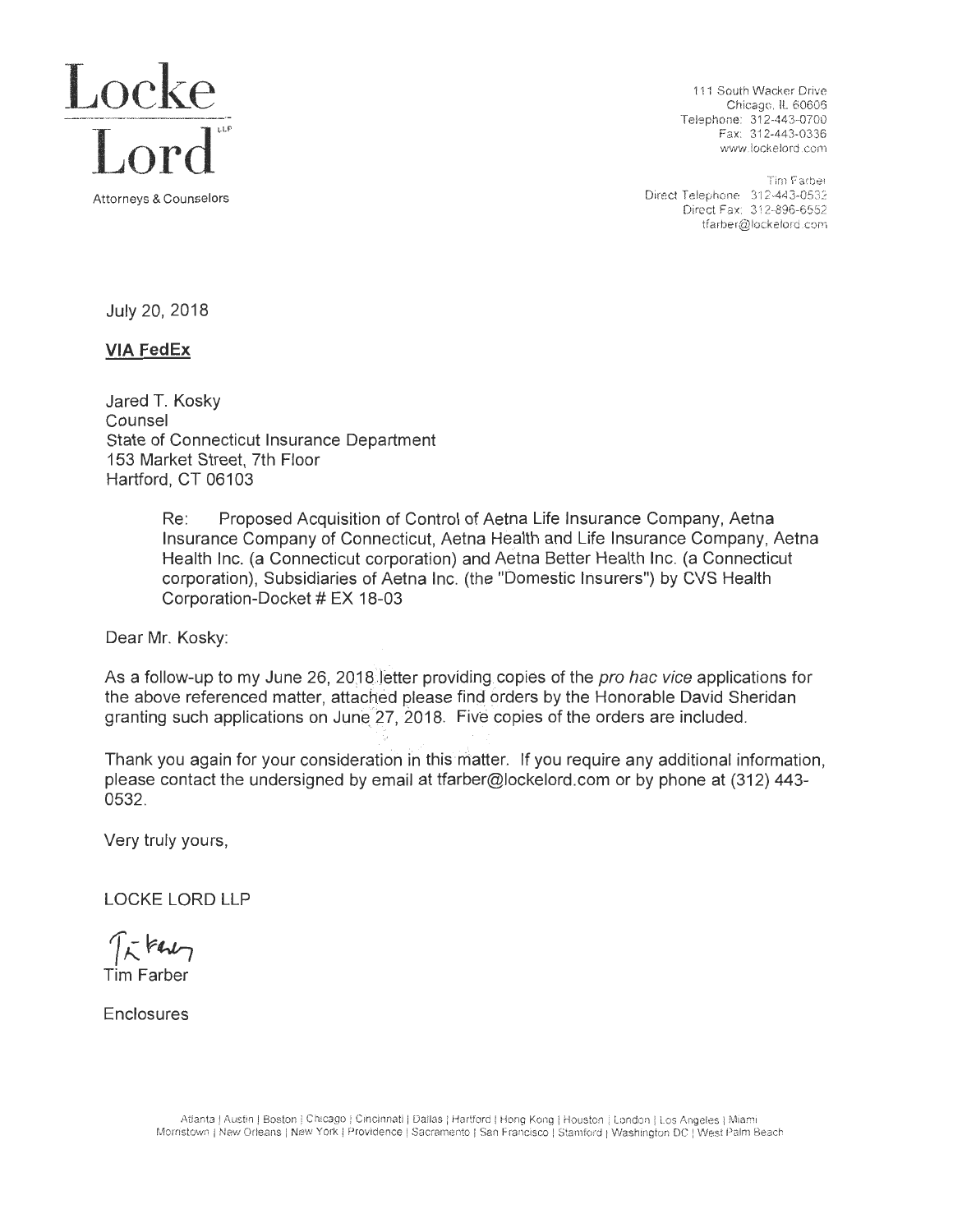# **JDNO NOTICE HHD-CV-18-6096594-S FARBER, TIMOTHY S v. IN RE: PRO HACE VICE APPLICATION**

Notice Issued: **06/27/2018** 

## **Court Address :**

CLERK, SUPERIOR COURT JUDICIAL DISTRICT OF HARTFORD 95 WASHINGTON STREET HARTFORD, CT 06106 **Website:** www.jud.ct.gov

**Notice Content:**  Notice Issued: **06/27/2018**  Docket Number: **HHD-CV-18-6096594-S**  Case Caption: **FARBER, TIMOTHY S v. IN RE: PRO HACE VICE APPLICATION**  Notice Sequence #: **1** 

#### JDNO NOTICE

ORDER:

The Application for Permission to Appear Pro Hae Vice is granted as follows:

1. The attorney appearing pro hac vice is to notify the Commissioner of Revenue Services of this appointment.

2. The attorney appearing pro hac vice is to pay all applicable attorney occupational taxes.

3. The attorney appearing pro hac vice is to register annually with the Statewide Grievance Committee while appearing in this matter and for two years after the completion of this matter, and to notify the Statewide Grievance Committee of the expiration of the two year period pursuant to PB Sec. 2-16.

4. The attorney appearing pro hac vice has paid the appropriate amount due into the client security fund, and is ordered to pay the client security fund fee when due for each year the attorney appears in this matter pursuant to PB Sec. 2-16.

Per order of the Honorable David Sheridan 6/27/18

JM, DCC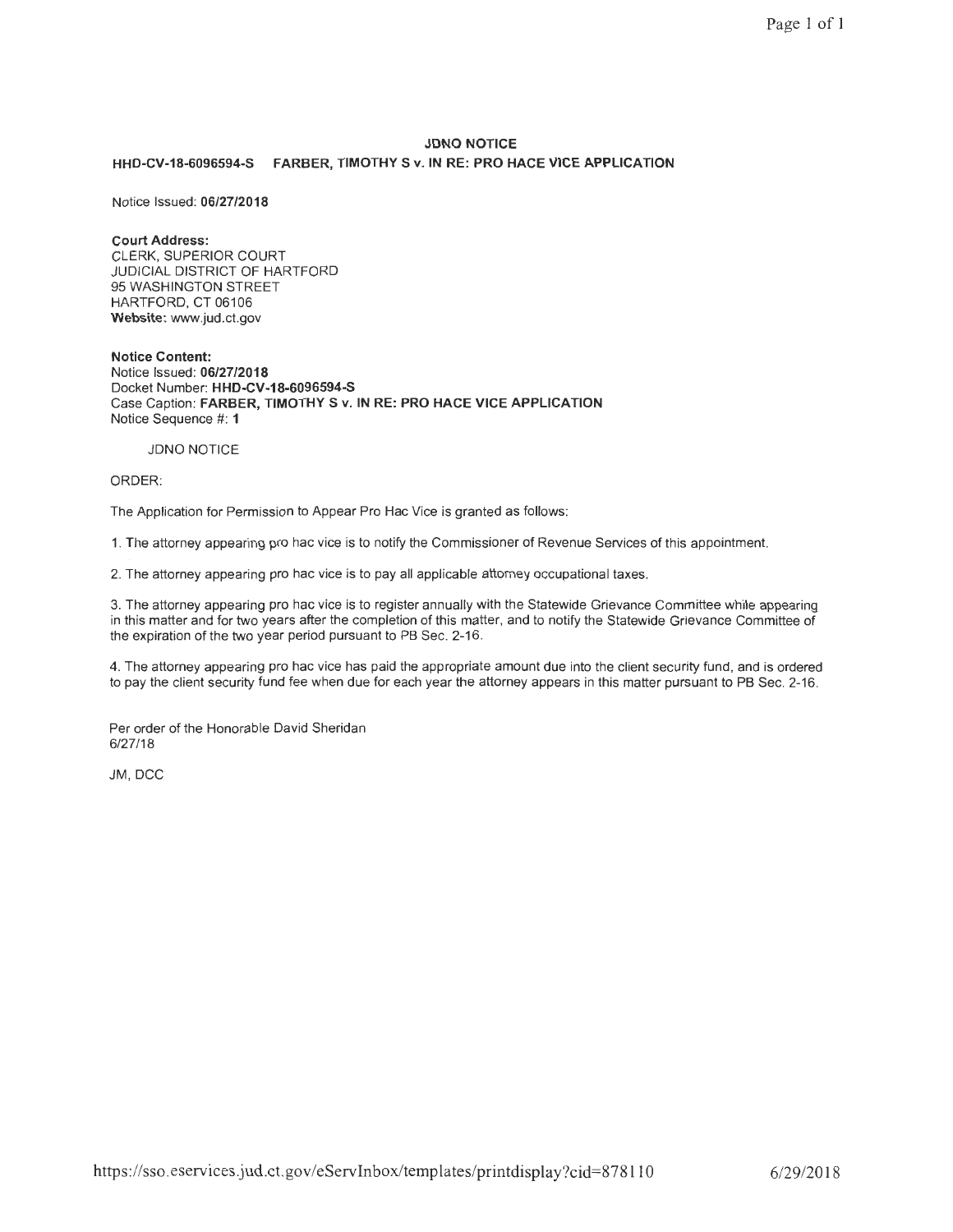## **JDNO NOTICE**

#### **HHD-CV-18-6096595-S WHITMER, STEVEN T. v. IN RE: PRO HACE VICE APPLICATION**

Notice Issued: **06/27/2018** 

#### **Court Address:**

CLERK, SUPERIOR COURT JUDICIAL DISTRICT OF HARTFORD 95 WASHINGTON STREET HARTFORD, CT 06106 **Website:** www.jud.ct.gov

**Notice Content:**  Notice Issued: **06/27/2018**  Docket Number: **HHD-CV-18-6096595-S**  Case Caption: **WHITMER, STEVEN T. v. IN RE: PRO HACE VICE APPLICATION**  Notice Sequence #: **1** 

#### JDNO NOTICE

### ORDER:

The Application for Permission to Appear Pro Hae Vice is granted as follows:

1. The attorney appearing pro hac vice is to notify the Commissioner of Revenue Services of this appointment.

2. The attorney appearing pro hac vice is to pay all applicable attorney occupational taxes.

3. The attorney appearing pro hac vice is to register annually with the Statewide Grievance Committee while appearing in this matter and for two years after the completion of this matter, and to notify the Statewide Grievance Committee of the expiration of the two year period pursuant to PB Sec. 2-16.

4. The attorney appearing pro hac vice has paid the appropriate amount due into the client security fund, and is ordered to pay the client security fund fee when due for each year the attorney appears in this matter pursuant to PB Sec. 2-16.

Per order of the Honorable David Sheridan 6/27/18

JM, DCC